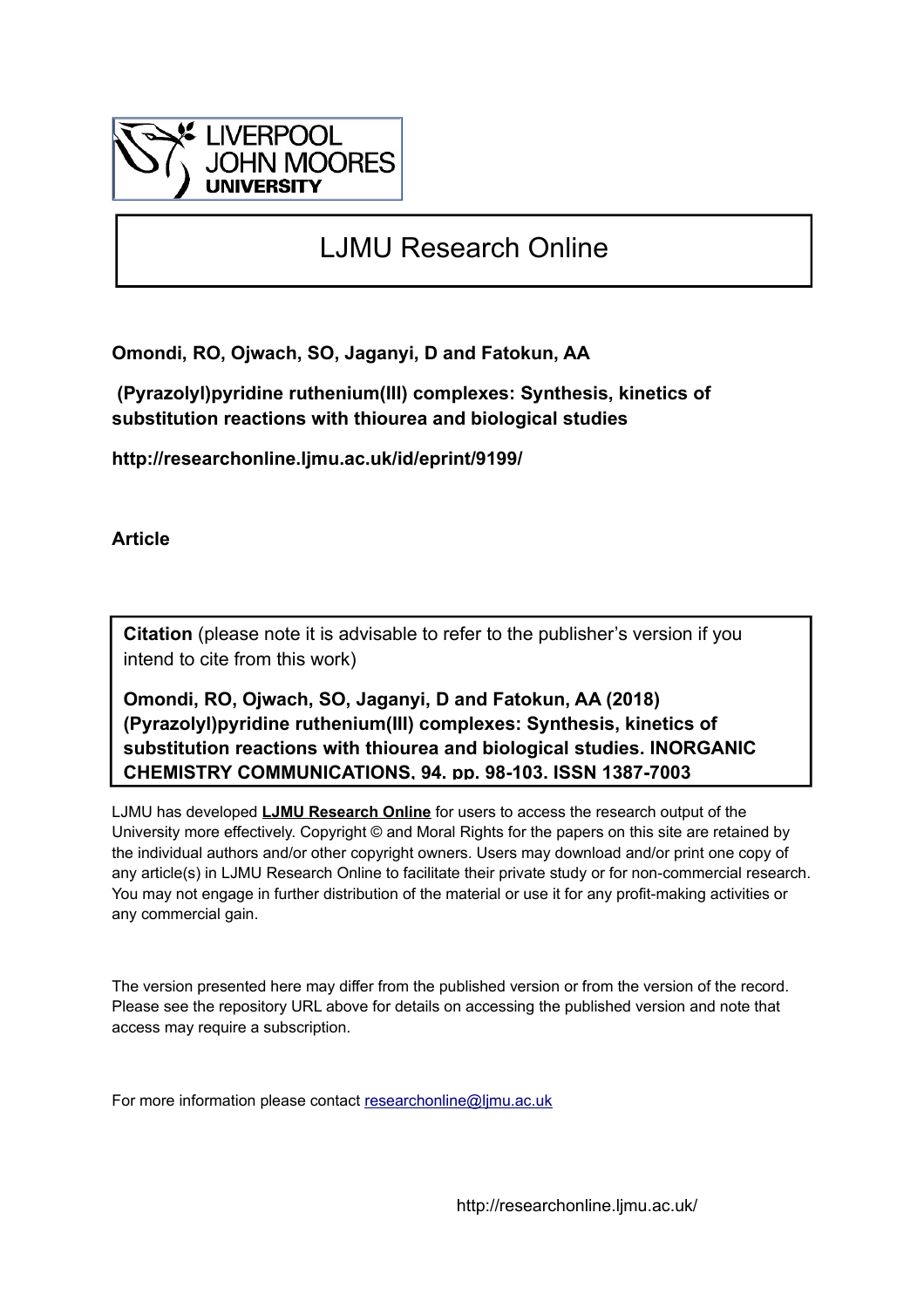# **(Pyrazolyl)pyridine ruthenium(III) complexes: Synthesis, kinetics of substitution reactions with thiourea and biological studies**

Reinner O. Omondi, <sup>1</sup> Stephen O. Ojwach,\* <sup>1</sup> Deogratius Jaganyi, <sup>1</sup> Amos A. Fatokun <sup>2</sup>

<sup>1</sup>School of Chemistry and Physics, University of KwaZulu-Natal, Private Bag X01, Scottsville, Pietermaritzburg, 3209, South Africa

<sup>2</sup>School of Pharmacy and Biomolecular Sciences, Faculty of Science, Liverpool John Moores University, Liverpool L3 3AF, England, UK

## **Abstract**

Reactions of 2-bromo-6-(3,5-dimethyl-1H-pyrazol-1-yl)pyridine (**L1**), 2,6-di (1Hpyrazol-1-yl) pyridine (**L2**) and 2,6-bis(3,5-dimethyl-1H-pyrazol-1-yl)pyridine (**L3**) with  $RuCl_3·3H_2O$  led to the formation of their respective metal complexes  $[RuCl_3(L1)]$  (1),  $[RuCl_3(L2)]$  (2) and  $[RuCl_3(L3)]$  (3). Solid state structure of complex 3 established the formation of a six-coordinate mononuclear compound in which **L3** is tridentately bound. The order of reactivity of the studied complexes with thiourea (**TU**) nucleophile is in the form **1** >  $2 > 3$ , in line with density functional theory (DFT) studies. The complexes displayed minimal cytotoxic activity against the HeLa cell line, consistent with molecular docking experiments which showed weaker DNA binding affinities.

**Keywords:** ruthenium complexes: ligand substitution: cytotoxicity, anti-cancer activities: DFT; molecular docking

\*Corresponding author: Tel.: +27 (33) 260 5239; Fax: +27 (33) 260 5009 E-mail: ojwach@ukzn.ac.za (S. O. Ojwach)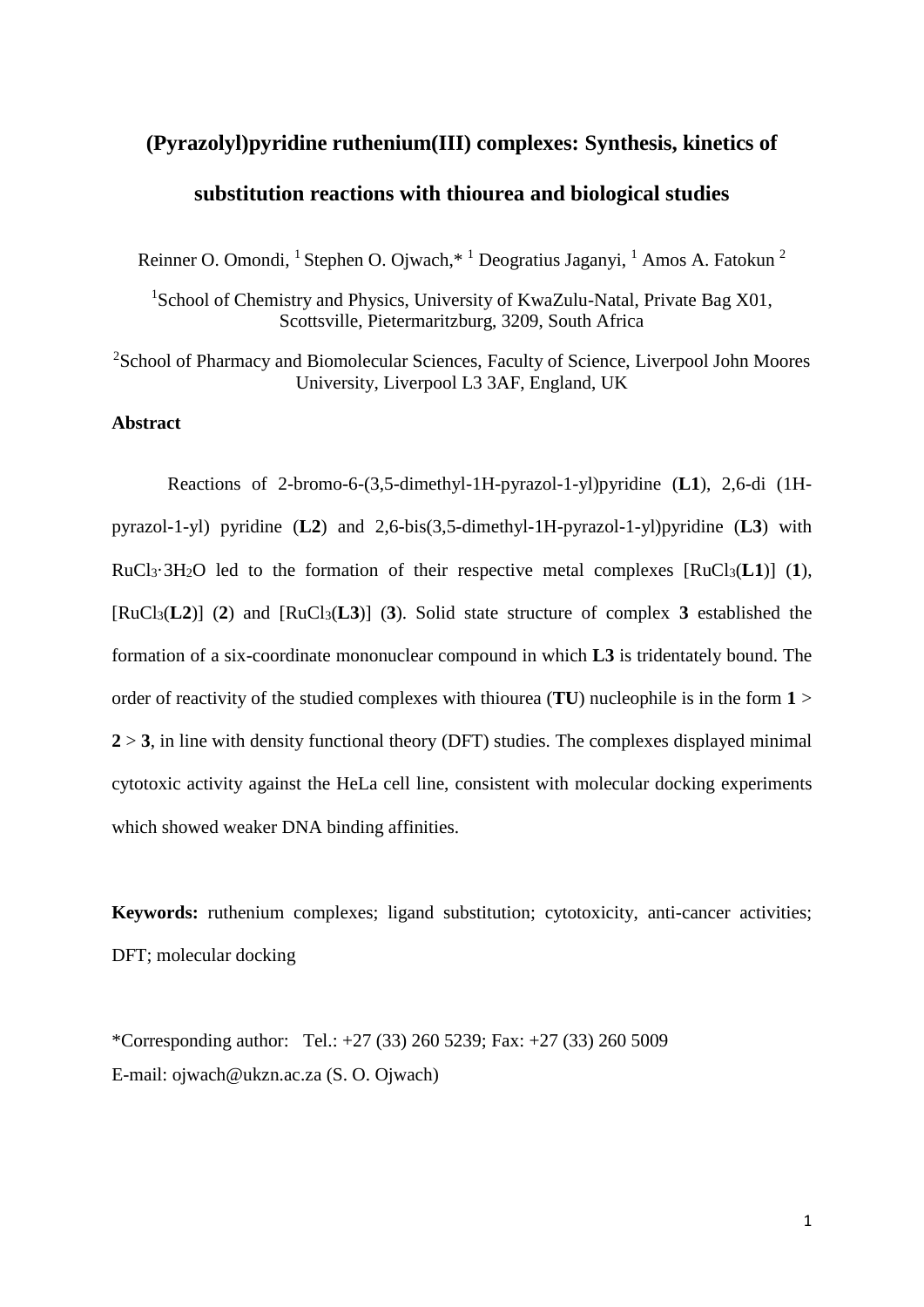Cancer is the second leading cause of death globally, only surpassed by cardiovascular diseases, with nearly 1 in 6 deaths due to cancer [1]. Following the discovery of the platinumbased drug *cisplatin* for treating cancer, a wide spectrum of platinum(II)-based complexes have been developed and are commercially available, e.g., *carboplatin* [2]. However, there are currently limitations to the clinical use of *cisplatin* and its analogues, e.g., dose-limiting toxicity and resistance [3]. Thus, there has been a surge in the development of alternative drugs without the demerits of platinum-based analogues. Notable examples include the ruthenium(II) compounds which have shown some promising results [4]. However, a key challenge in the development of metal-based drugs lies in understanding the drug-host interactions, in addition to the intrinsic properties of the complexes. Therefore, to have a better understanding of the mechanisms and mode of action of metallo-drugs, a combination of experimental and theoretical platforms is critical and is currently being explored. These include studying the kinetics of substitution reactions [5] with biologically relevant molecules, molecular docking [6] and DNA binding studies [7].

As an illustration, Bratsos *et al.* established that anticancer activities of ruthenium(II) half sandwich complexes are directly related to the rate of hydrolysis of the complexes [8]. In a more recent study, the anti-cancer activities of two ruthenium(II) complexes, [Ru(Cltpy)(en)Cl][Cl] and Ru(Cl-tpy)(dach)Cl][Cl] reveal that the lower rate of substitution of the coordinated chloride ligand with biologically relevant L-His in comparison to 5′-GMP is responsible for their anti-tumor activity due limited cytoplasmic deactivation [9]. An example where DNA binding and molecular docking has been used to interrogate the cytotoxicity of metal compounds is well presented in the recent report of Hong *et al.* [10] using enantiomeric ruthenium(II) complexes. A positive correlation between the binding affinities of the compounds to the DNA and their anti-cancer activities was observed. In this communication, we report the application of a combination of kinetics of ligand substitution reactions,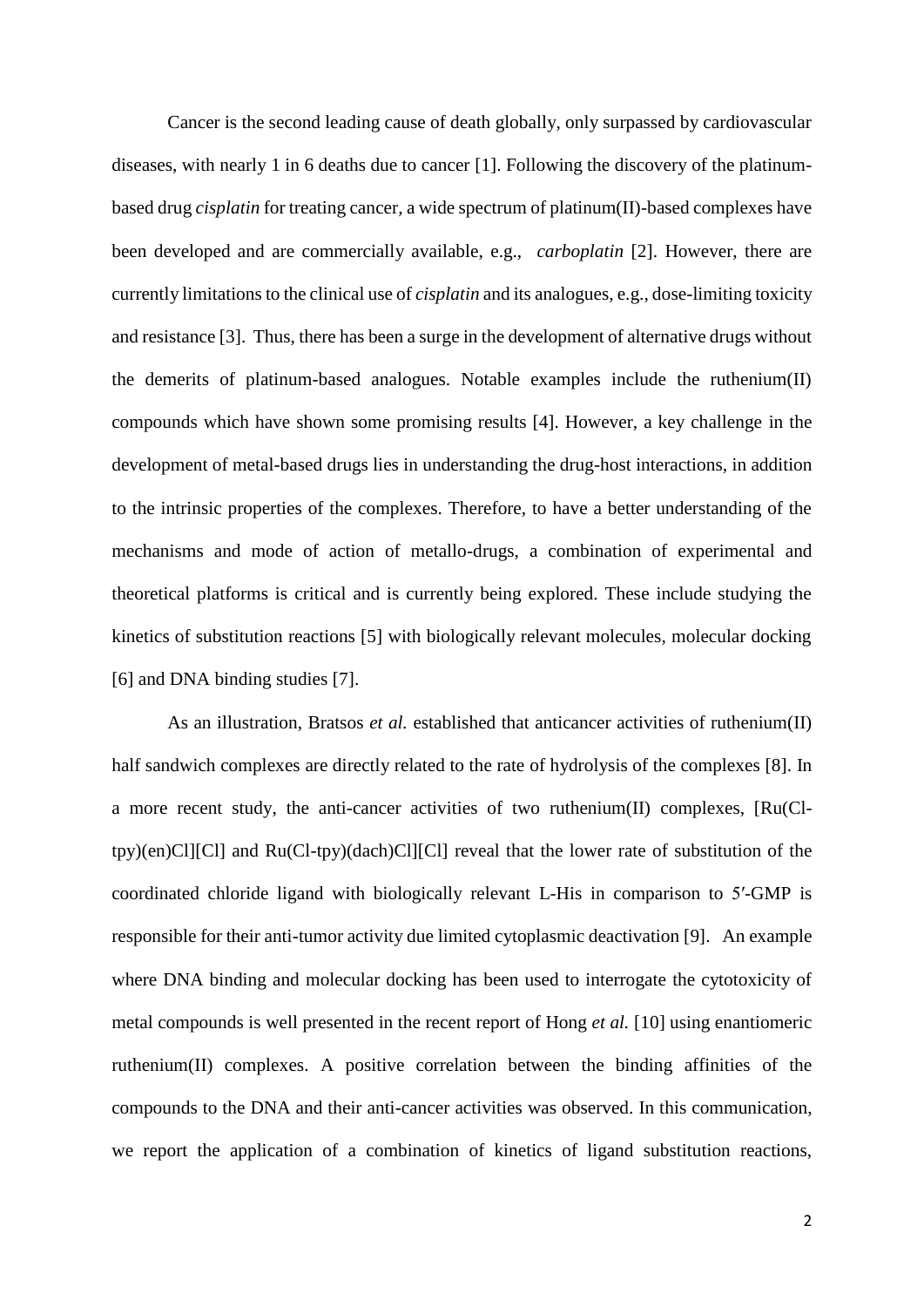molecular docking and theoretical studies to investigate the anti-cancer activities of (pyrazolyl)pyridine ruthenium(III) compounds.

The compounds, 2-bromo-6-(3,5-dimethyl-1H-pyrazol-1-yl)pyridine (**L1**), 2,6-di (1Hpyrazol-1-yl) pyridine (**L2**) and 2,6-bis(3,5-dimethyl-1H-pyrazol-1-yl)pyridine (**L3**) ligands were synthesised following literature methods  $[11]$ . Reactions of **L1-L3** with RuCl<sub>3</sub>·3H<sub>2</sub>O resulted in the formation of the corresponding ruthenium(III) metal complexes **1**-**3** in good yields (Scheme 1). Mass spectrometry, elemental analyses and single crystal X-ray analyses was used to characterize the complexes. For example, the ESI-MS mass spectrum of complex **3** (Figure S1) showed a base peak at 439.01 amu, corresponding to the  $\text{[Ru(L3)Cl}_2\text{]}^+$  fragment. The elemental analyses data of complexes **1**–**3** were in good agreement with one metal centre and one ligand motif as proposed in Scheme 1. While penta-coordinated Ru(III) complexes are rare, both the elemental analyses and MS ( $m/z = 424.85$ : M+ - Cl) data collected for complex **1** agree with the proposed structure. However, it is possible that the crystal structure of **1** may contain a solvent molecule in the sixth coordination sphere as we previously reported for similar Ru(III) complexes [12].



**Scheme 1**: Syntheses of (pyrazolyl)pyridine ruthenium(III) complexes **1**-**3**.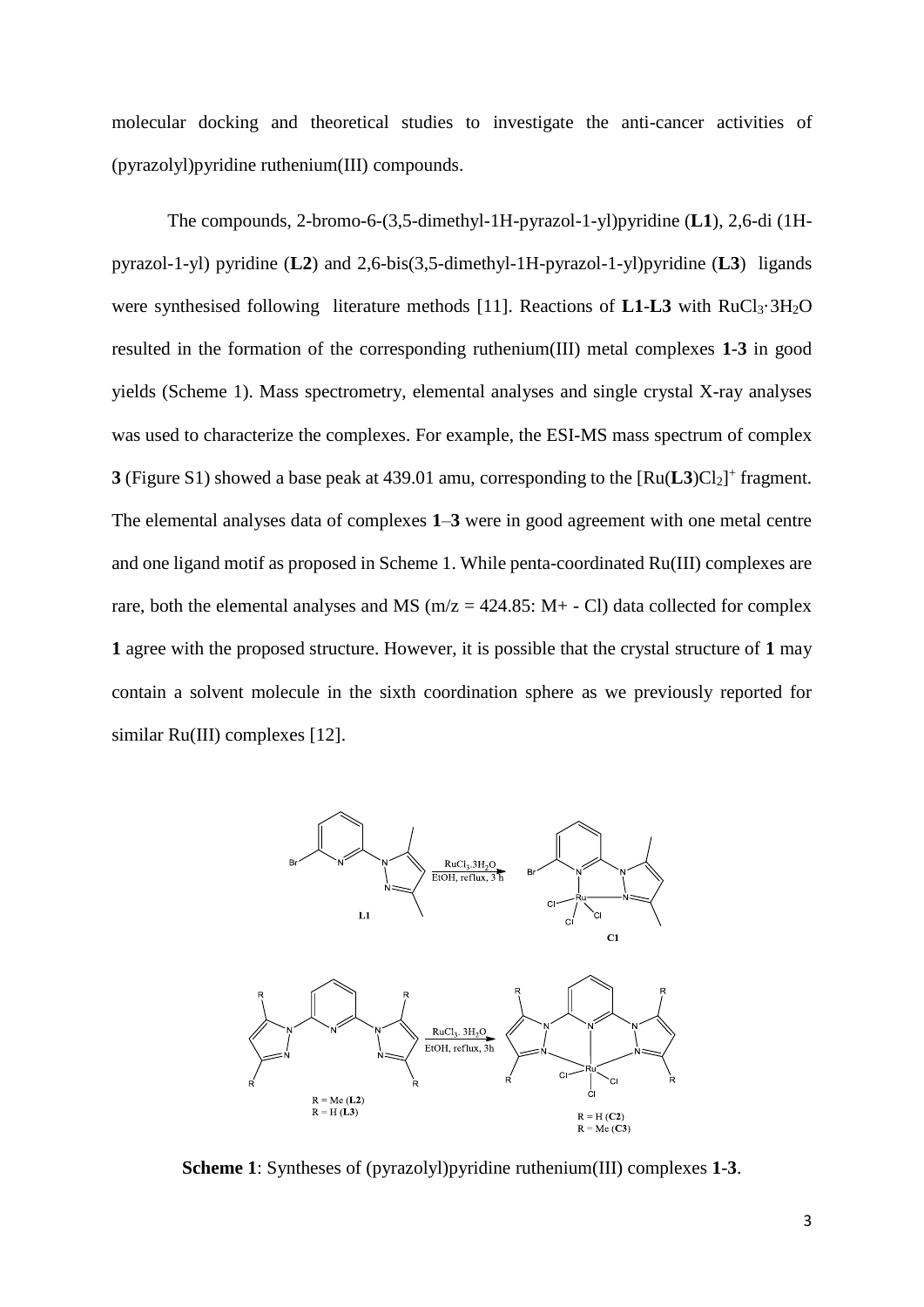The molecular structure of complex **3** is shown in Figure 1, while Table S1 contains crystallographic data and structure refinement parameters. The coordination around the metal atom consists of one tridentate ligand **L3** and three chloride ligands to give a six-coordination environment. The bond angles for instance  $N(5)$ -Ru(1)-Cl(1) of 91.82° deviate from 90°, consistent with a distorted octahedral geometry. The shorter bond distances for Ru-Cl(1) and Ru-Cl(2) of 2.3540(5) and 2.3303(5) Å respectively with respect to the bond length for Ru-Cl(3) of 2.4122(5) Å is attributed to the different *trans* influence of the pyridine nitrogen atom in comparison to the chloride atom. The pyrazole and pyridine rings are in the same plane, with dihedral angles of 79.49° and 79.36° respectively, in good agreement with those reported for similar ruthenium(III) complexes [13]. The average  $Ru-N_{pz}$ ,  $Ru-N_{py}$  and  $Ru-Cl$  bond lengths of 2.0639(15) Å, 1.9698(14) Å and 2.3655(5) Å in **3** compare well with the average bond distances of 2.086(2) Å, 1.988(2) Å and 2.3531(6) Å, respectively, for a recently reported 2,6-bis-(3′,5′-diphenylpyrazolyl)pyridine ruthenium(III) complex [14].



**Figure 1**: Molecular structure diagram of **3**. Selected bond lengths (Å) and angles (°): Ru(1)- N(1), 1.9698(14); Ru(1)-N(3), 2.0518(15); Ru(1)-N(5), 2.0760(15); Ru(1)-Cl(2), 2.3303(5); Ru(1)-Cl(1), 2.3540(5), Ru(1)-Cl(3), 2.4122(5); N(1)-Ru(1)-N(3), 79.49(6); N(3)-Ru(1)-N(5), 158.85(6); N(3)-Ru(1)-Cl2(2), 88.08(5); N(5)-Ru(1)-Cl(2), 90.61(4); N(5)-Ru(1)-Cl(1), 91.82(4); Cl(2)-Ru(1)-Cl(1), 174.906(16), N(3)-Ru(1)-Cl(3), 100.65(4); Cl(1)-Ru(1)-Cl(3), 92.095(17).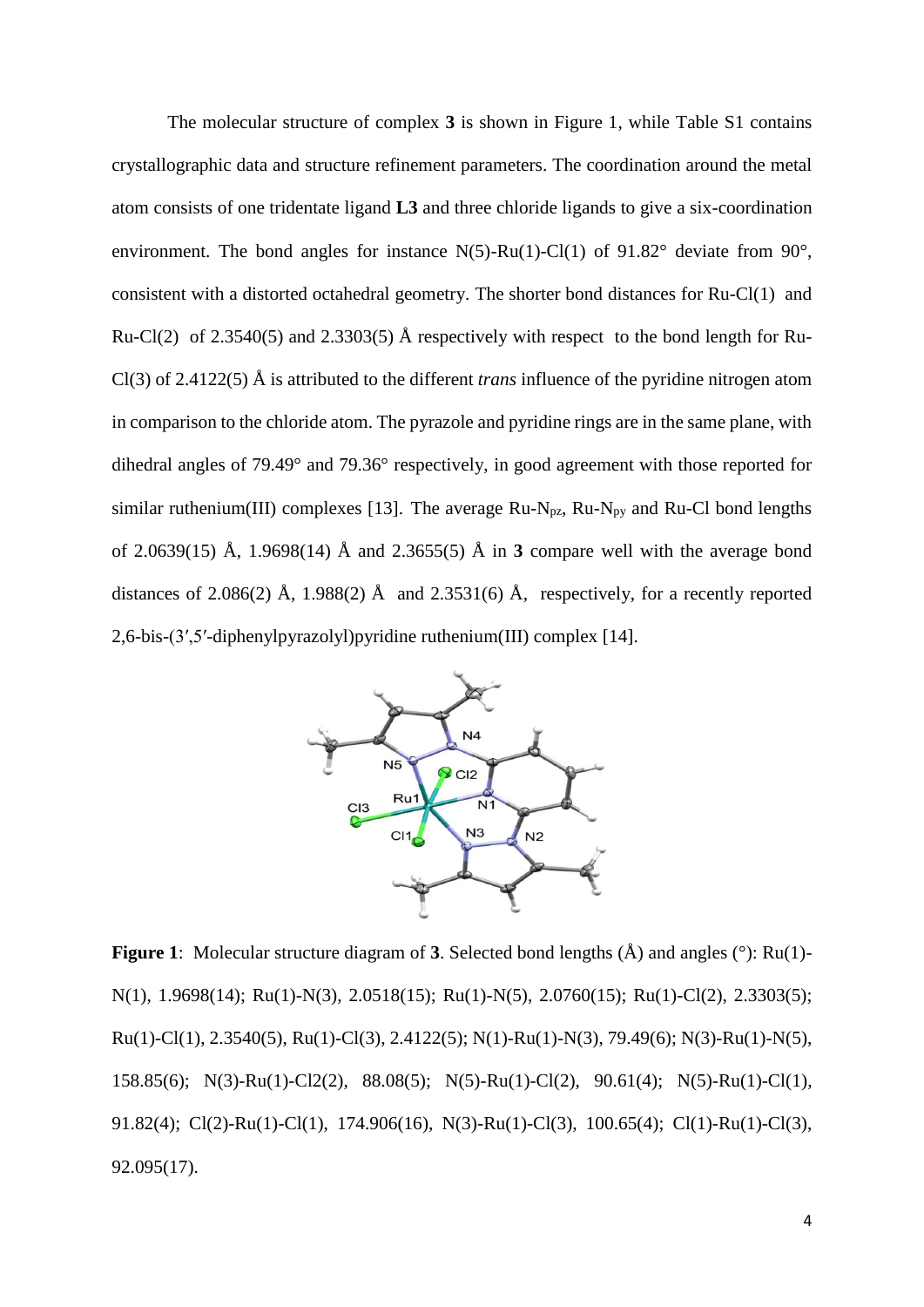The kinetics of ligand substitution reactions of complexes **1**-**3** with the biologically relevant thiourea (TU) was investigated. All the substitution reactions fitted into a single exponential decay, an indication that the three chloro atoms were substituted by thiourea simultaneously (Figure S2). Plots of *kobs* against the concentration of the incoming nucleophile gave straight line with zero intercept which means that the substitution reactions can be represented as shown in Figure 2, Scheme 2 and Equation 1. The values of the second order rate constant,  $k_2$ , were obtained from the slopes of these plots (Figures S3) at 25 °C and are summarised in Table 2. Additional kinetics plots and data are given in supplementary Figures S3-S9 and Tables S2-S5.



**Figure 2:** Concentration dependence of  $k_{obs}$  for the substitution of chlorides from 1 (5.0 x 10<sup>-4</sup>) M) by TU (0.225 M) in methanol solution,  $I = 0.1$  M (adjusted with NaClO<sub>4</sub>/LiCl) at 298 K.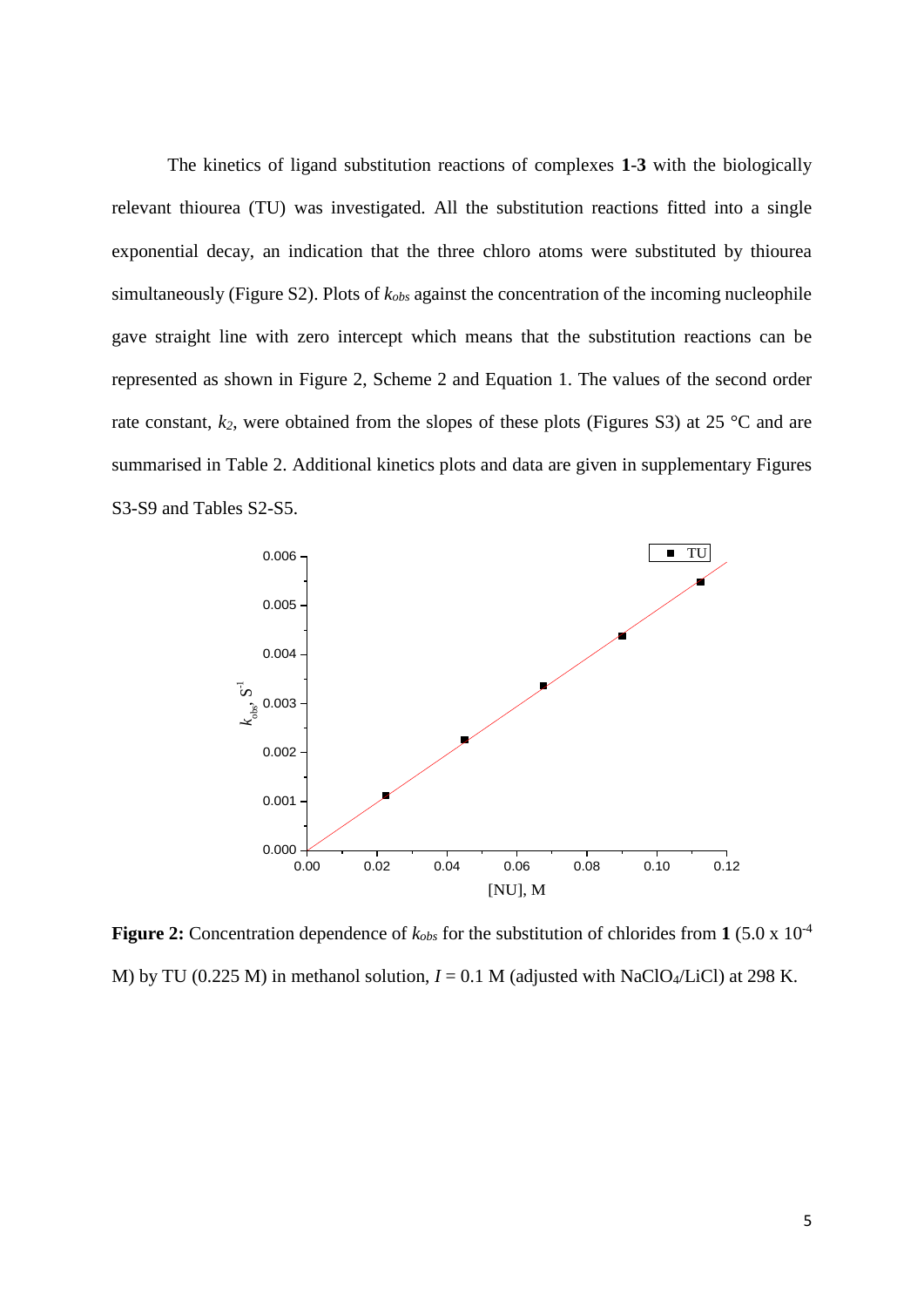

**Scheme 2:** Proposed substitution mechanism for the mononuclear (pyrazolyl)pyridine ruthenium(III) complexes **1**-**3** with thiourea nucleophile.

$$
k_{\text{obs}} = k_2 \text{ [Nu]} \tag{1}
$$

**Table 2:** Summary of the rate constants and activation parameters for the substitution of chloride ligand by TU nucleophile in complexes **1**-**3**. a

| <b>Complex</b>                                                                                | Nu | $k_2/M^{-1}s^{-1}\times 10^{-2}$ $\Delta H/kJ$ mol <sup>-1</sup> $\Delta S/J$ mol <sup>-1</sup> K <sup>-1</sup> |            |              |  |  |
|-----------------------------------------------------------------------------------------------|----|-----------------------------------------------------------------------------------------------------------------|------------|--------------|--|--|
|                                                                                               | TU | $5.00 \pm 0.03$                                                                                                 | $56 \pm 1$ | $-105 \pm 3$ |  |  |
|                                                                                               | TU | $2.25 \pm 0.01$                                                                                                 | $63 + 1$   | $-60 \pm 3$  |  |  |
|                                                                                               | TU | $0.24 \pm 0.00$                                                                                                 | $71 + 1$   | $-38 + 3$    |  |  |
| <sup>a</sup> Solvent: methanol, $I = 0.1$ M (adjusted with NaClO <sub>4</sub> /LiCl) at 298 K |    |                                                                                                                 |            |              |  |  |

The temperature dependence studies were carried out using a temperature range of 25- 45 °C in 5 °C intervals. The thermodynamic parameters, activation enthalpies,  $\Delta H^{\neq}$ , and the activation entropies,  $\Delta S^{\neq}$ , were calculated from the slopes and the intercepts of the Eyring plots (Figures 3, S4-S5 and Tables S5-S7) and are presented in Table 2. Computational modelling of the ruthenium(III) complexes was performed in order to provide insight to kinetics data. The geometry optimised structures and the frontier orbitals are given in Table S8 while a summary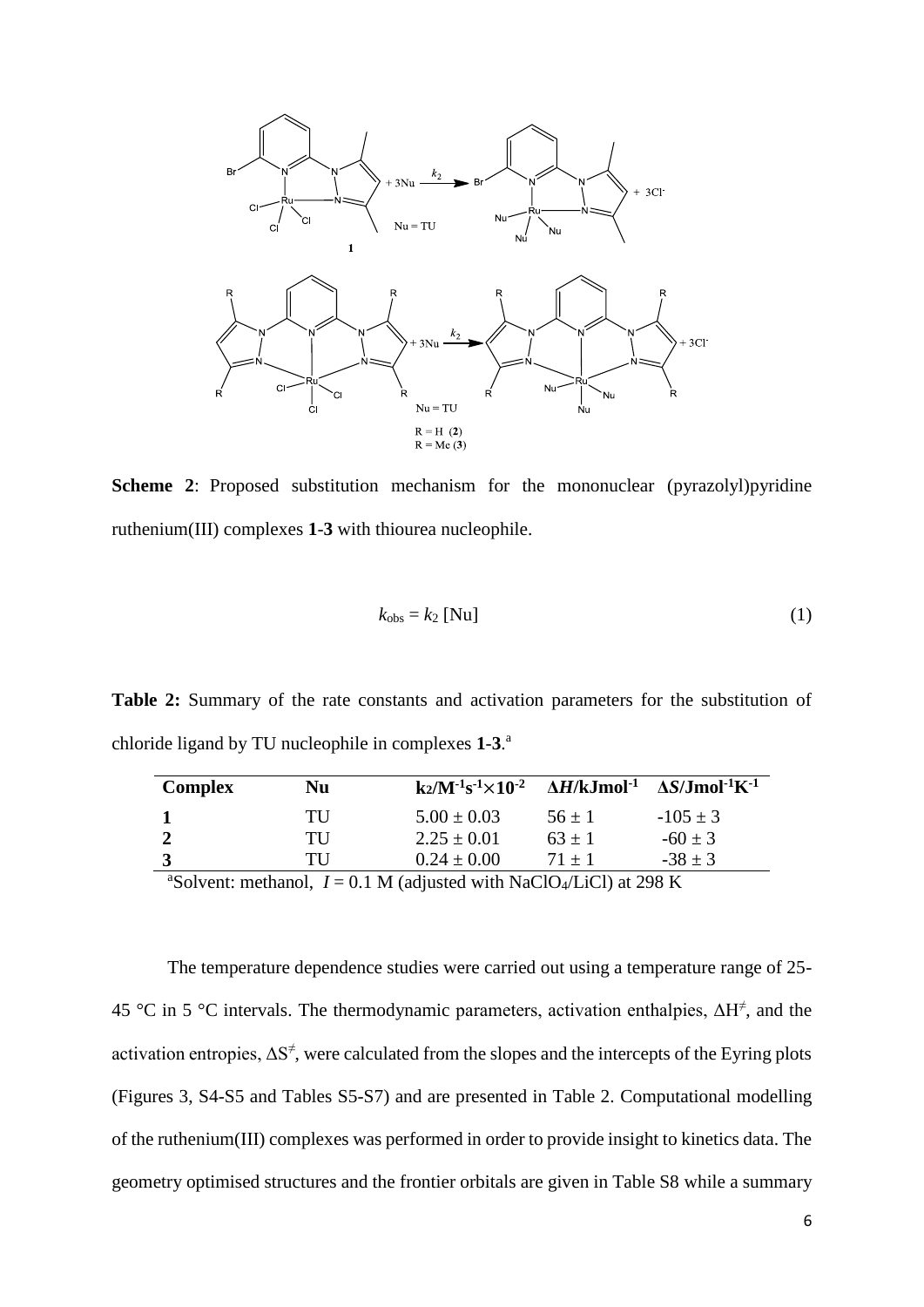of the respective HOMO-LUMO energies, chemical hardness, chemical potential, global electrophilicity index, NBO atomic charges and dipole moments are shown in Table 3.



**Figure 3:** Eyring plot obtained for the substitution of chloride from **1** by thiourea nucleophiles in methanolic solution,  $I = 0.1 M (0.01 M LiCl, 0.09 M NaClO<sub>4</sub>)$  at various temperatures in the range 25 - 45 °C.

**Table 3:** Summary of the data obtained from the DFT calculations for complexes **1-3**

| <b>Parameter</b>  |         | 2       | 3       |  |
|-------------------|---------|---------|---------|--|
| LUMO/eV           | $-3.27$ | $-2.66$ | $-2.50$ |  |
| HOMO /eV          | $-6.90$ | $-6.60$ | $-6.49$ |  |
| $\Delta E$ /eV    | 3.64    | 3.94    | 4.09    |  |
| $\eta$ /eV        | 1.82    | 1.97    | 2.05    |  |
| $\mu$ /eV         | $-5.08$ | $-4.63$ | $-4.44$ |  |
| $\omega$ /eV      | 7.11    | 5.45    | 4.82    |  |
| Ru NBO charges    | 0.35    | 0.35    | 0.34    |  |
| Dipole moment (D) | 20.52   | 19.52   | 17.49   |  |

 $η$  = chemical hardness,  $μ$  = chemical potential and ω = global electrophilicity index. NBO = natural bond orbital.

Comparing the rates of displacement of the coordinated chlorides by the thiourea nucleophile, the order of decreasing reactivity was found to be  $1 > 2 > 3$ . The difference in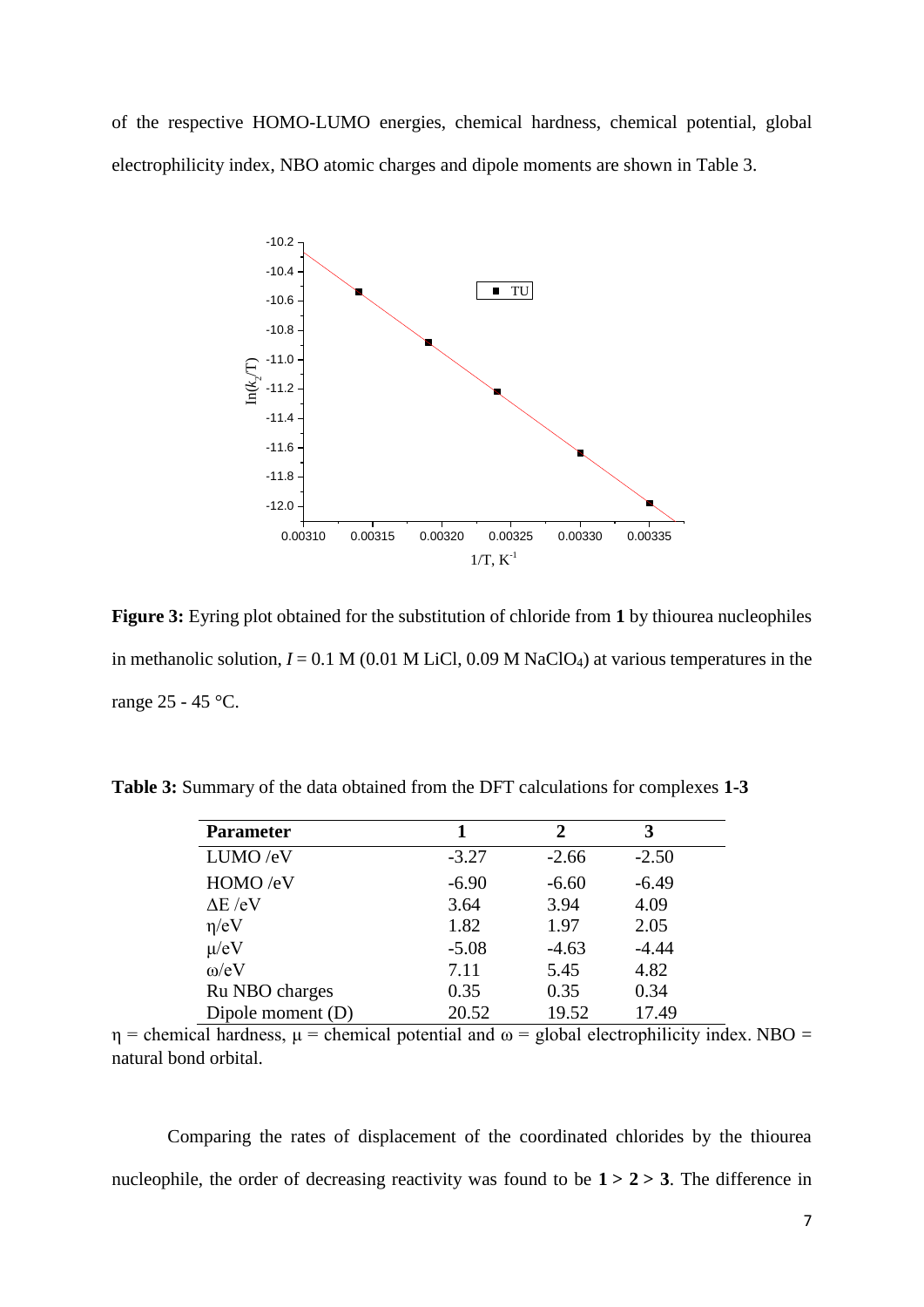reactivity can be concluded to be due to electronic effects. This is supported by the DFT calculations which shows that the electrophilicity of the complexes are in line with the trend of the rates of the substitution reactions. To try and understand the observed reactivity trend, it is important to reflect on the properties of the spectator ligand. The pyridine ring readily accepts  $\pi$ -back bonding from the metal, while pyrazole rings are  $\pi$ -electron rich because of the extra pyrazolyl-N which make them better σ-donors [15-16]. This means that the pyrazole fragment has poor π-acceptor ability and good σ-donor ability. This property results in accumulation of electron density around the metal atom with a net reduction in the substitution of the chloro atom. In the present study, complex **1** is more reactive than **2** and **3** due to its higher electrophilicity compared to complexes **2** and **3**, which contain an extra pyrazolyl motif.

Secondly, the pyridine ring has an electron withdrawing bromide group [17] and thereby, enhancing the π-back bonding ability of the ring. Comparing complexes **2** and **3**, the controlling factor is the presence of the pyrazolyl methyl substituents in **3**. This enhances the σ-donor ability of the pyrazole ring while reducing its π-acceptor properties and thus makes the metal centre to be the least electropositive as supported by the DFT calculations and elecetrophilicity values (ω). In addition, the DFT calculations also support the role of the  $\pi$ back donation [18] through the values of dipole moments which shows a trend of 20.52 > 19.52 > 17.49 for **1**, **2** and **3** respectively. The overall substitution mechanism is associative in nature as supported by the large negative  $\Delta S^{\neq}$  values and relatively small  $\Delta H^{\neq}$  values. This means that the transition state is highly ordered accompanied with an easy bond formation [19].

The *in vitro* cytotoxicity of the investigated compounds against cultured HeLa cells was determined by assessing cell viability using the MTT assay, with the anti-cancer drug doxorubicin used as a positive control. Viability was assessed after incubating the cells with the compounds for 48 h. The effects on cell viability of the anti-cancer drug, doxorubicin, used as a positive control, as well as the effects of the ligands and their corresponding complexes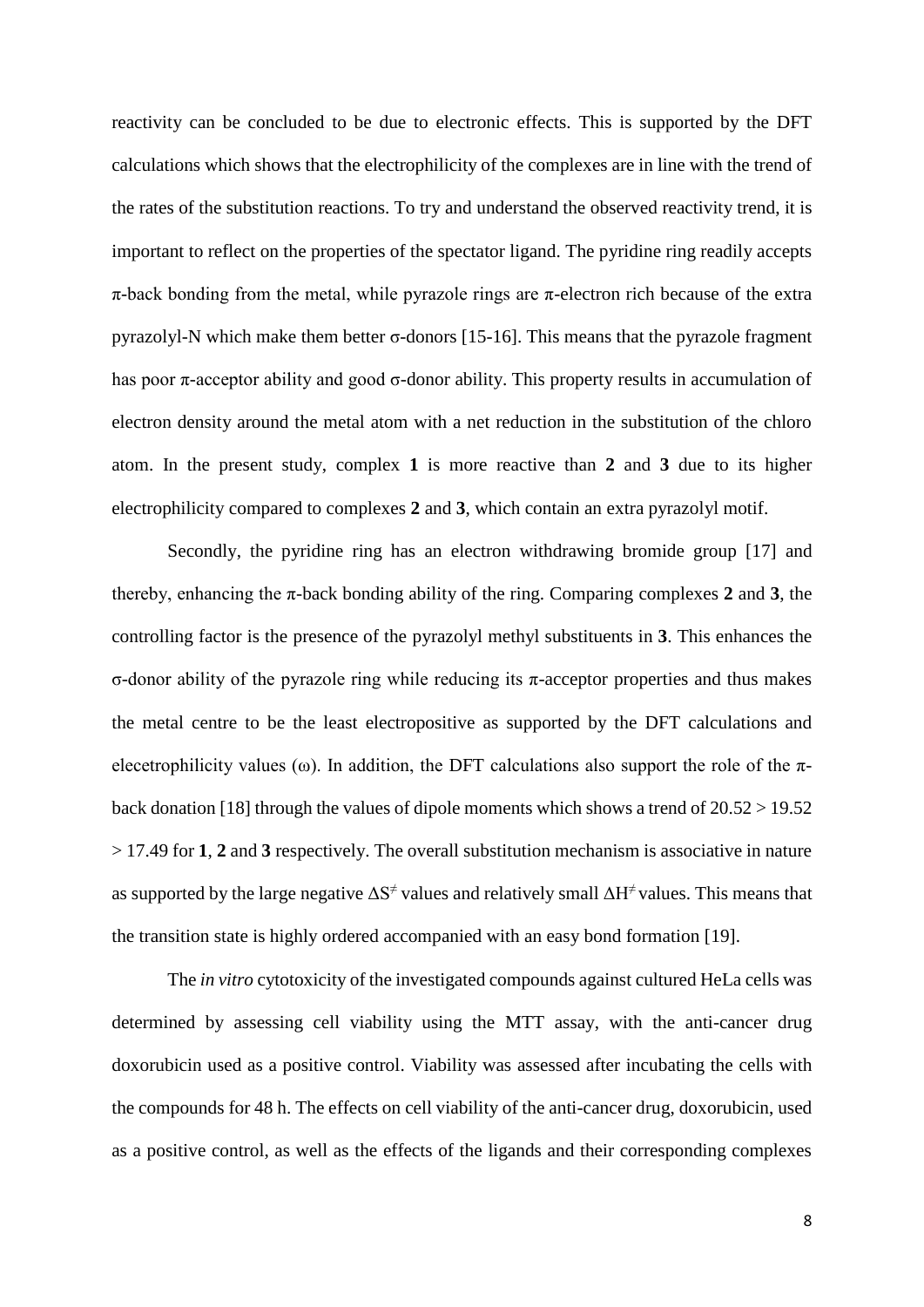are shown in Figure 4, while representative images showing changes to cell morphology induced by the various concentrations of the compounds are given in Figure S6. Doxorubicin decreased cell viability in a concentration-dependent manner (\*P<0.05, \*\*P<0.01, \*\*\*P<0.001), with an average IC<sub>50</sub> of  $0.8\pm0.2$   $\mu$ M (n=3). These deleterious effects of doxorubicin on cell viability are correlated, through brightfield microscopic examination, with progressive loss of cells and the rounding up of the remaining cells (Figure S6). The results show that the (pyrazolyl)pyridine ligands generally displayed relatively higher cytotoxic activities than their respective ruthenium(III) metal complexes, as indicated by changes to viability (Figure 4) and morphology (Figure S6). For instance, **L2**, reduced viability concentration-dependently (IC<sub>50</sub> of  $L2 = 83 \mu M$ ) and, was significantly more cytotoxic than complex  $2 (IC_{50} > 200 \mu M)$  i.e no significant effect at concentrations tested). The difference could be due to the limited solubility of the complexes in DMSO [20], as we could not test the complexes beyond 100  $\mu$ M while it was possible to test concentrations of the ligands up to 400 µM. The minimal cytotoxicity of both the ligands and their complexes **1**-**3** as revealed by their relatively high  $IC_{50}$  values may be due to minimal aromaticity of the (pyrazolyl)pyridine ligands, which ultimately limits the interaction of the compounds with the DNA [20]. While there is no well documented relationship between ligand substitution reactions and anti-cancer activity, the favourable reactions of complexes **1**-**3** with TU may lead to cytoplasmic deactivation of the compounds before reaching the targeted DNA molecule [6]. Another factor that may account for the low activity of the compounds could be the resistant nature of the HeLa cell line compared to other cancer cell types [21].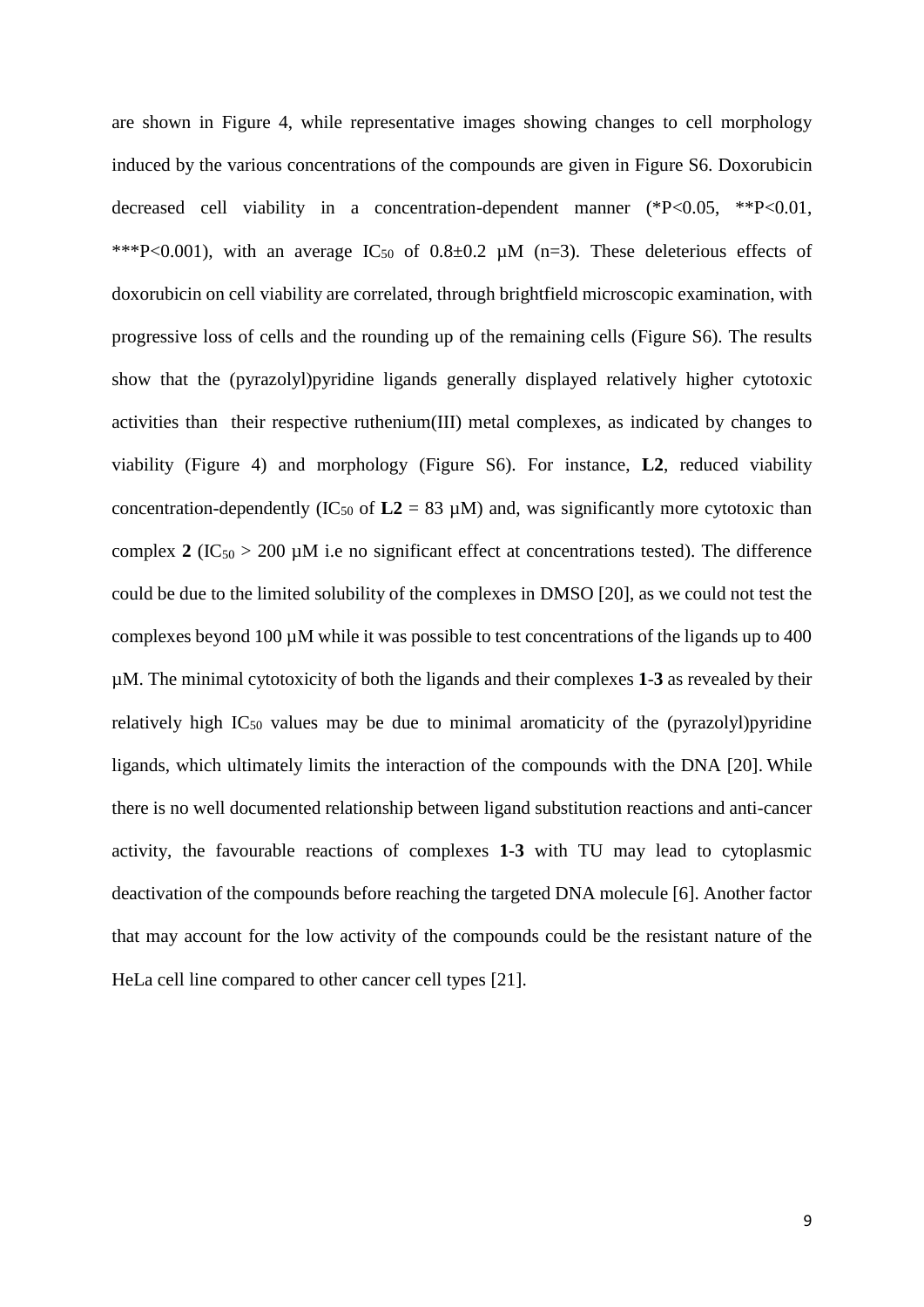

Figure 4: Effects on the viability of HeLa cells of anti-cancer drug, doxorubicin (used as positive control), ligands **L1**-**L3**, and complexes **1**-**3**. IC<sup>50</sup> values are as indicated on the graphs. \*P<0.05, \*\*P<0.01 and \*\*\*P<0.001 compared to the negative control. Values shown are Mean ± SEM of 3-4 independent experiments.

To examine the binding affinities and sites of complexes **1**-**3** to DNA, molecular docking studies were carried out on complexes **1**-**3** with B-DNA (PDB ID: 1BNA). Docked images and relative binding energies of the investigated complexes are shown in Table S10. The docking results revealed that complexes **1**-**3** form stable complexes with DNA binding sites through non‐covalent interactions [22]. The negative binding energies suggest that the complexes interact in a parallel manner with respect to the minor/major grooves of the DNA backbone. The resulting relative binding energies of **1**, **2**, and **3** with the DNA were obtained as -209.05 kJ/mol, -232.00 kJ/mol and -251.58 kJ/mol, respectively (Table S10). Thus complex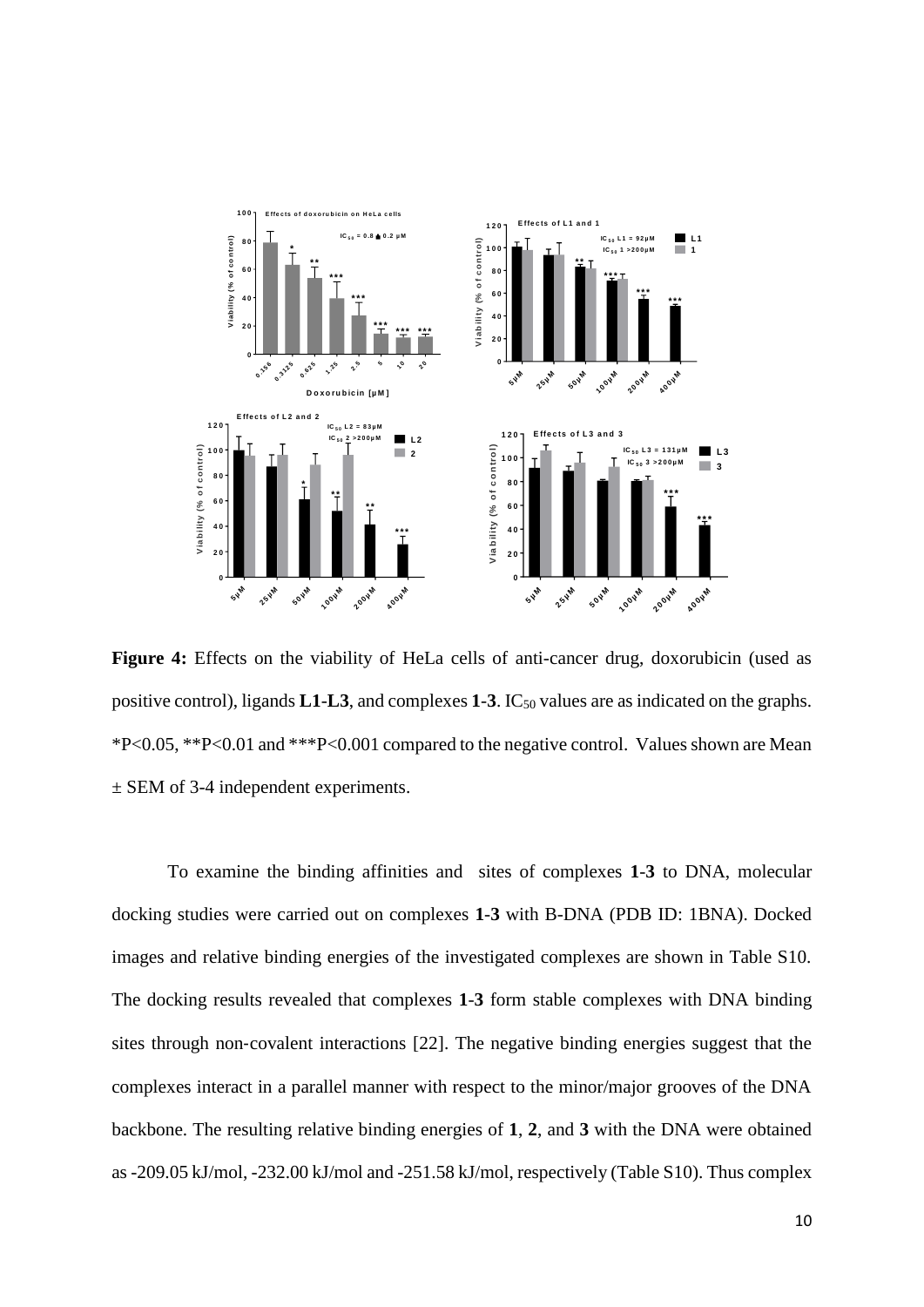**3,** shows better binding affinity to the DNA molecule, while complex **1** displays the least affinity. The lower binding affinity of complex **1** may result from lack of planarity and its nonsymmetrical nature, in good agreement with DFT studies. The relative binding energies of the investigated complexes were inversely proportional to the rates of ligand substitution reactions.

In summary, we have successfully synthesised and structurally characterised ruthenium(III) complexes of (pyrazolyl)pyridine ligands. The rate of ligand substitution reactions in the complexes is controlled by the electrophilicity of the metal centre. The mode of activation was found to be associative and the relative DNA binding affinities of the compounds are controlled by the structure of the complexes. The investigated compounds showed minimal cytotoxicity towards Hela cells. Investigations are underway both to expand the scope of the cancer cell lines used to assess compound cytotoxicity in addition to modification of the complex structures in order to improve the cell viability of the compounds.

#### **Supplementary information**

Supplementary materials contains the synthetic, kinetic, and biological assay procedures. Spectroscopic data for the compounds, related Figures for the kinetics plots, optimized geometries and biological studies are contained in supplementary materials.

### **Acknowledgements**

The authors gratefully acknowledge financial support from the University of KwaZulu-Natal, National Research Foundation (NRF-South Africa) and Liverpool John Moores University. The authors wish to thank Meshack Sitati and Arumugam Jayamani for kinetic and molecular docking analyses, respectively.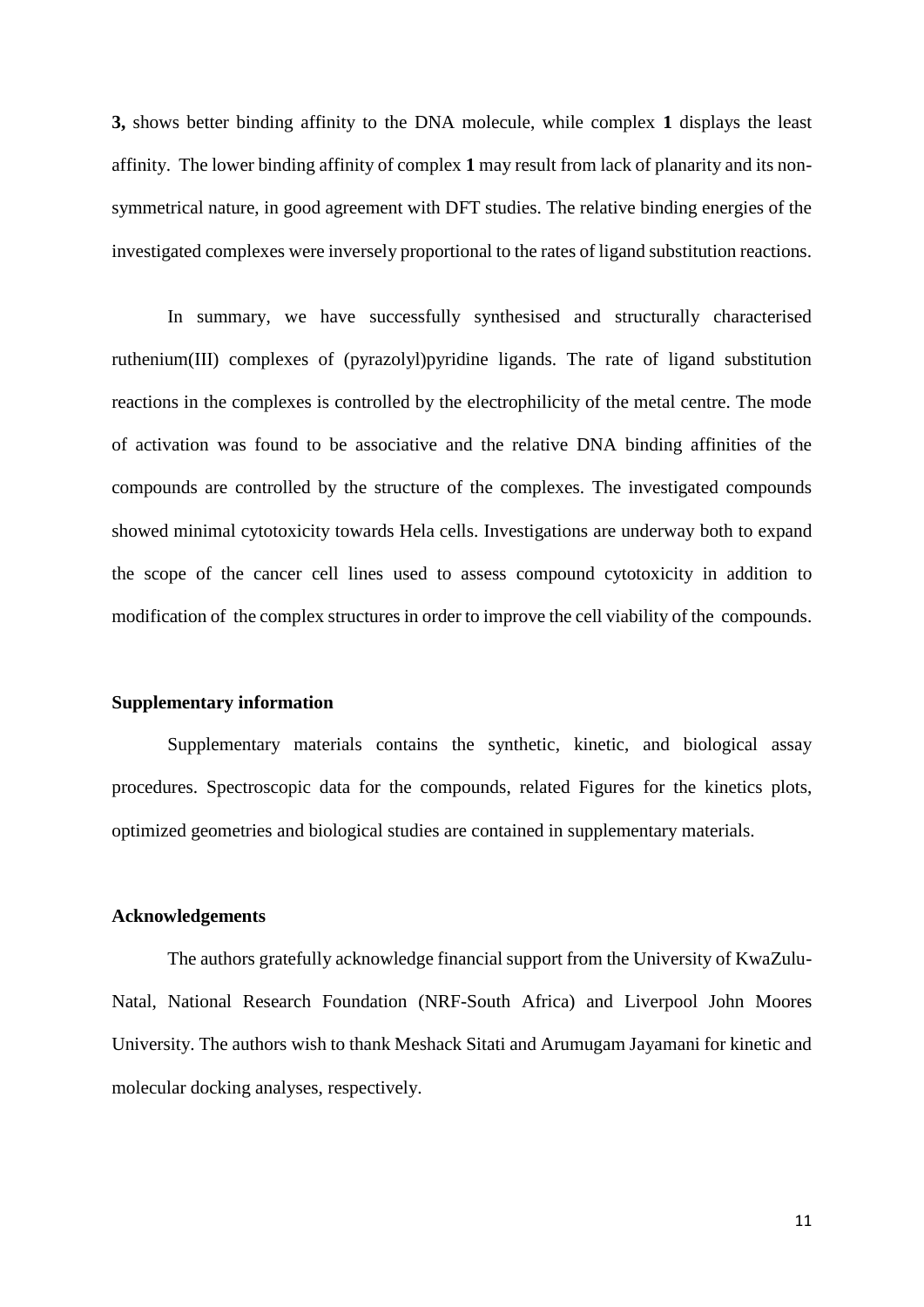#### **References**

[1] L. H. Kushi, C. Doyle, M. McCullough, C. L. Rock, W. Demark-Wahnefried, E. V. Bandera, S. Gapstur, A. V. Patel, K. Andrews, T. Gansler, American Cancer Society Guidelines on nutrition and physical activity for cancer prevention: reducing the risk of cancer with healthy food choices and physical activity". Ca. 62 (2012) 30–67.

[2] T. Karasawa, P. S. Steyger, An integrated view of cisplatin-induced nephrotoxicity and ototoxicity, Toxicol Lett. 237 (2015) 219-227.

[3] M. L. Krieger, N. Eckstein, V. Schneider, M. Koch, H. D. Royer, U. Jaehde, G. Bendas, Overcoming cisplatin resistance of ovarian cancer cells by targeted liposomes in vitro, Int. J. Pharm. 389 (2010) 10-17.

[4] T. Lazarević, A. Rilak, Ž. D. Bugarčić, Platinum, palladium, gold and ruthenium complexes as anticancer agents: Current clinical uses, cytotoxicity studies and future perspectives, Eur. J. Med. Chem. 142 (2017) 8-31.

[5] D. Lazić, A. Arsenijević, R. Puchta, Ž. D. Bugarčić, A. Rilak, DNA binding properties, histidine interaction and cytotoxicity studies of water soluble ruthenium(II) terpyridine complexes, Dalton Trans. 45 (2016) 4633-4646.

[6] A. Jayamani, M. Sethupathi, S. O. Ojwach, N. Sengottuvelan, Synthesis, characterization and biomolecular interactions of Cu(II) and Ni(II) complexes of acyclic Schiff base ligand, Inorg. Chem. Commun. 84 (2017) 144-149.

[7] P. Čanović, ; A. R. Simović, S. Radisavljević,I Bratsos, N. Demitri, M. Mitrović, Z. D. Bugarčić, Impact of aromaticity on anti-cancer activity of polypyridyl ruthenium(II) complexes: syntheses, structure, DN/protein binding, lipophilicity and anticancer activity, J. Biol. Inorg. Chem. 22 (2017) 1007-1028.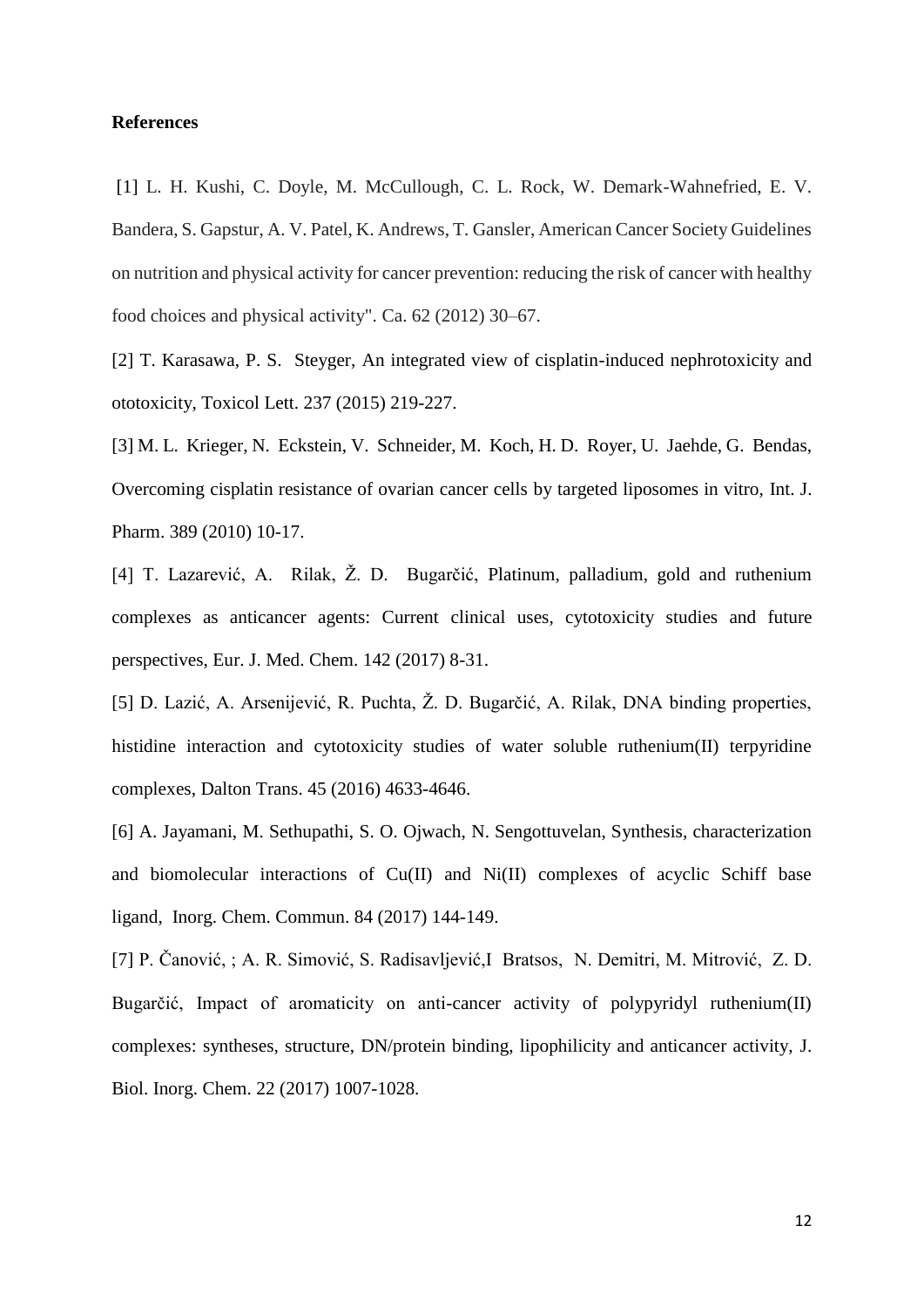[8] I. Bratsos, E. Mitri, F. Ravalico, E. Zangrando, T. Gianferrara, A. Bergamo, E. Alessio, New half sandwich Ru(II) coordination compounds for anticancer activity, Dalton Trans. 41 (2012) 7358-7371.

[9] E. S. Antonarakis, A. Emadi, Ruthenium-based chemotherapeutics: are they ready for a prime time, Cancer Chemother. Pharmacol*.* 66 (2010) 1-9.

[10] W. X. Hong, F. Huang, T. Huan, X. Xu, Q. Han, G. Wang, H. Xu, S. Duan, Y. Duan, X. Long, Y. Liu, Z. Hu, Y. Liu, Comparative studies on DNA-binding and in vitro antitumor activity of enantiomeric ruthenium(II) complexes, J. Inorg. Biochem. 180 (2018) 54-60.

[11] G. S. Nyamato, M. Alam, S. O. Ojwach, M. P. Akerman, Nickel(II) complexes bearing (pyrazolyl)pyridines: synthesis, structures and ethylene oligomerization reactions, Appl. Organomet. Chem. 30 (2016) 89-94.

[12] A. O Ogweno, S. O. Ojwach, M. P. Akerman, (Pyridyl)benzoazole ruthenium(II) and ruthenium(III) complexes: role of heteroatom and ancillary phosphine ligand in the transfer hydrogenation of ketones Dalton Trans. 43 (2014) 1228-1237.

[13] W. Du, Q. Wang, L. Wang, Z. Yu, Ruthenium Complex Catalysts Supported by a Bis (trifluoromethyl) pyrazolyl–Pyridyl-Based NNN Ligand for Transfer Hydrogenation of Ketones, Organometallics, 33(2014) 974-982.

[14] M. T. Jackson, N. C. Duncan, B. Rich, M. E. Jones, K. A. Brien, M. Spiegel, C. M Garner, Synthesis, crystal structures, and characterization of the complexes of the bulky ligand 2, 6-bis-(3′, 5′-diphenylpyrazolyl) pyridine with ruthenium, rhodium, and palladium Polyhedron 139 (2018) 308-312.

[15] R. T. Edward, Structure, spectroscopic and angular-overlap studies of tris (pyrazol-1-yl) methane complexes, J. Chem. Soc. Dalton Trans. 4 (1993) 509-515.